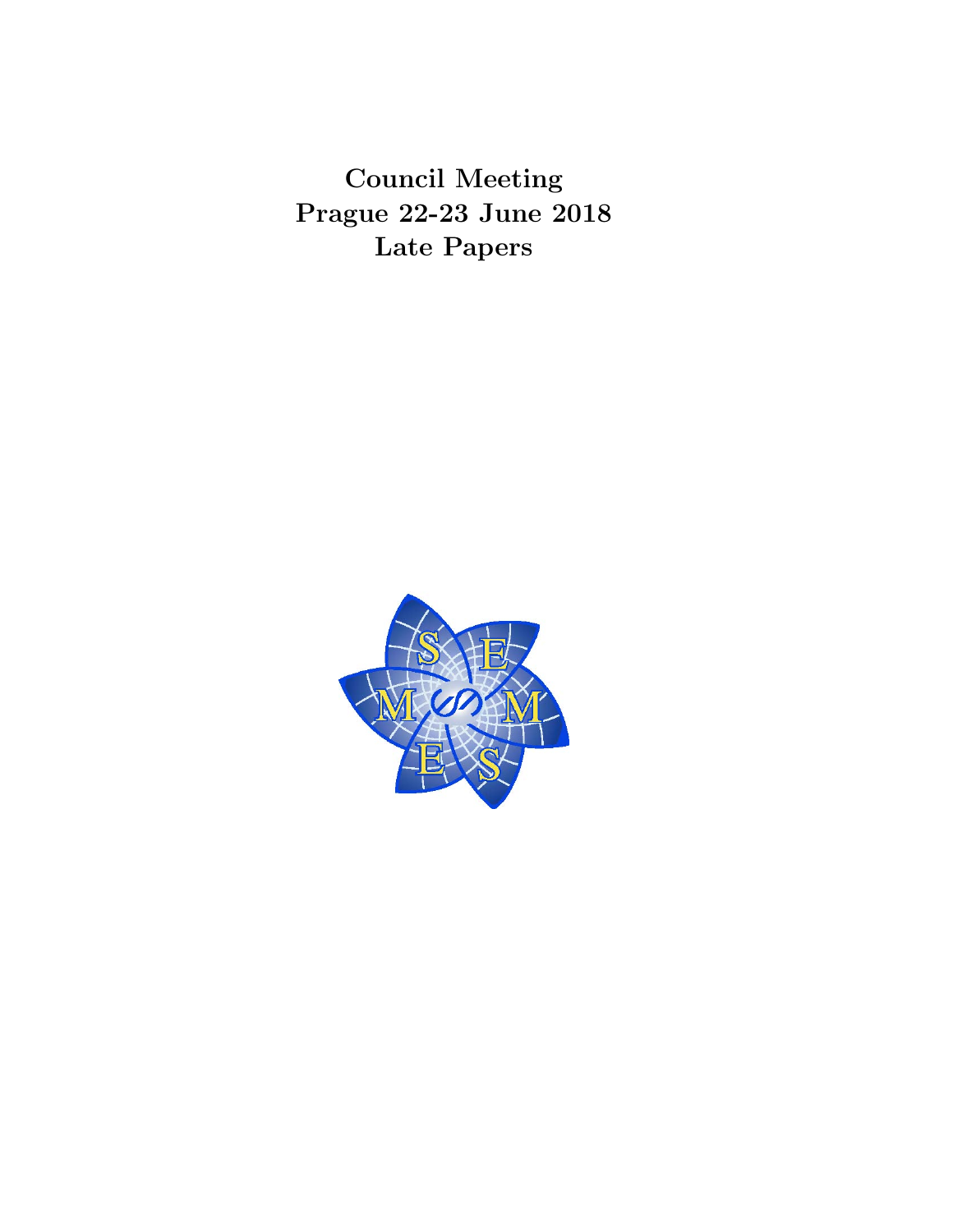# Contents

| 1 B1 Report from the President                     | 3  |
|----------------------------------------------------|----|
| 2 B4 Application for Corporate membership of SDAMS | 12 |
| 3 B4 Information about SDAMS                       | 13 |
| 4 E4 Report from the ERCOM Committee               | 17 |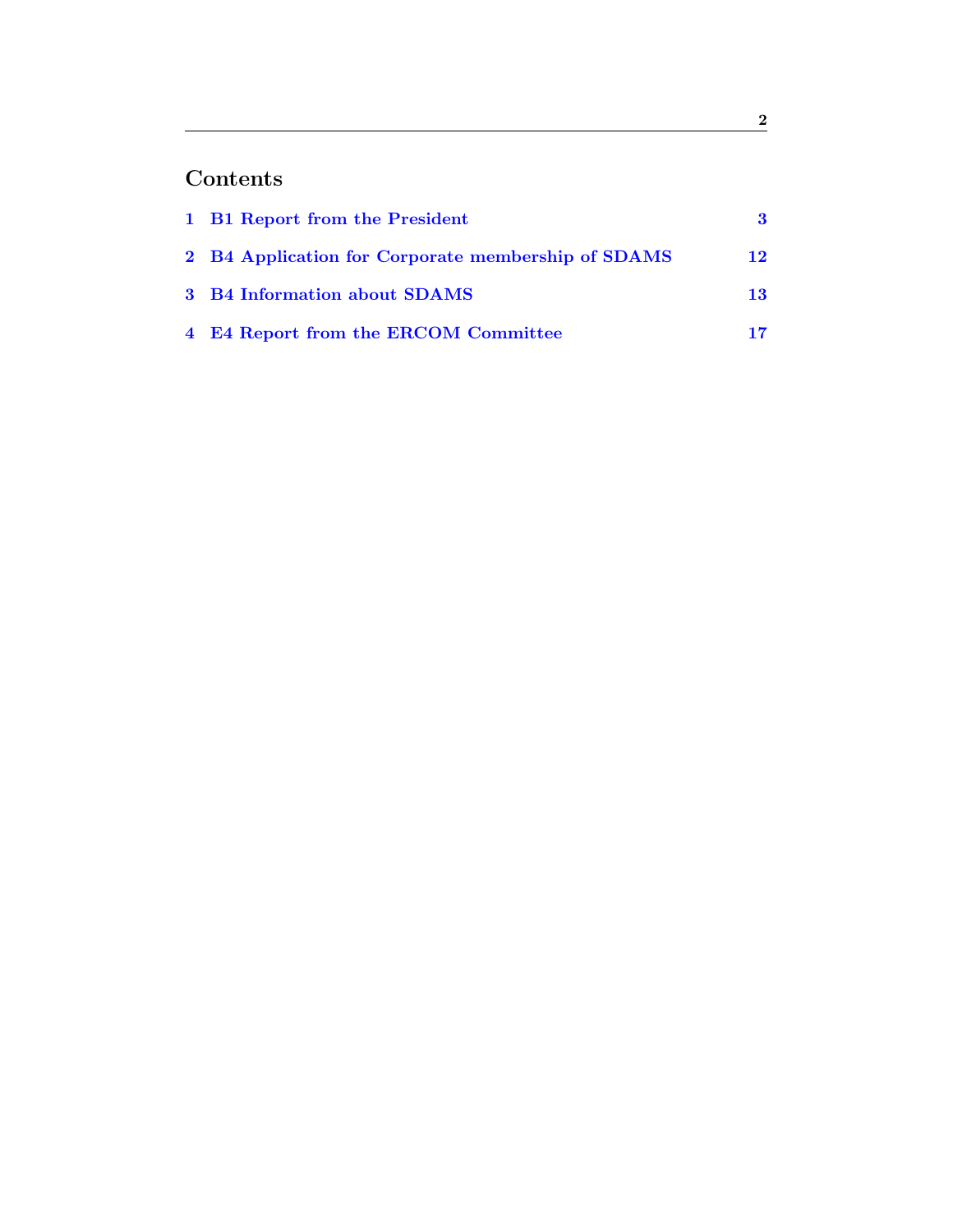# <span id="page-2-0"></span>President Report to the EMS Council

This is an account of the main activities of the Society during the period from July 2016 to June 2018. A shorter and more qualitative oral version will be given at the meeting.

This is my second and last report, the next one will be given by my successor in the role of EMS President

### Scientific Activities

### 7th European Congress of Mathematics

The four-year cycle of activity culminated by the 7th European Congress of Mathematics held in Berlin on July 18–22, 2016, immediately following the previous Council meeting. The EMS highly appreciates the work of the local organizing committee which produced and excellent meeting demonstrating the strengths of European mathematics. At the same time, some weak spots were identified, in particular

- the choice of talk subjects was not optimally balanced and the Scientific Committee was a bit relaxed from the conflict-of-interests point of view
- a large part of registered participants, over 200 people, choose a stowaway attitude and avoided paying the congress fee

The Executive Committee (EC) took lessons and did everything possible to avoid such a trouble at the next congress.

#### 8th European Congress of Mathematics

By the decision of the Council meeting in Berlin the 8th ECM will be held in Portorož, Slovenia, on July 5-11, 2020, preceded by the Council meeting at Bled. The EC signed in August 2016 Memorandum of Understanding with the Local Organizing Committee (LOC) headed by Tomaź Pisanski and Klavdija Kutnar in which the obligations of each party are specified.

Among the most important duties of the EC is the composition of the congress committees including nomination of their chairs, specifically

- Scientific Committee, headed by Maria Esteban of Université Paris-Dauphine
- EMS Prize Committee, headed by Martin Bridson of the University of Oxford

1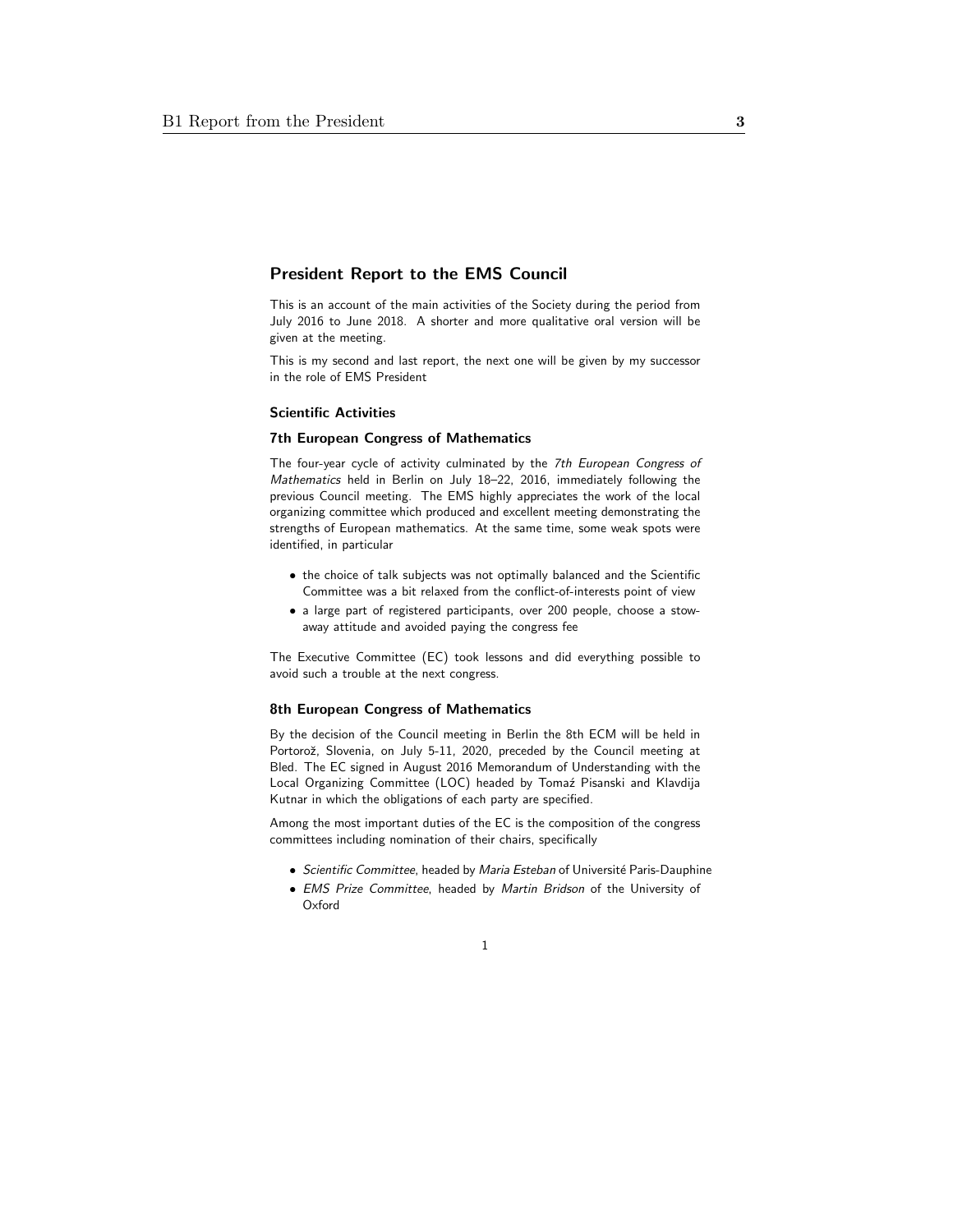- Felix Klein Prize Committee, headed by Ralf Korn of TU Kaiserslautern
- Otto Neugebauer Prize Committee, headed by Eberhard Knobloch of TU Berlin

After an extensive consultation with the member societies the committees have been composed, by the time of the Council they are complete except a gap in the ON Committee to be filled soon. Also, one of the Scientific Committee members passed away and we have to decide whether to replace him.

The calls for prize nominations will be published later this year. After that the committees will be made public with the exception of the EMS Prize Committee whose members will by the prizes Statutes known only after the laureates are announced at the congress opening on July 6, 2020.

With thanks we expect that a substantial part of the EMS Prizes funding will be again provided by Foundation Compositio Mathematica. The Felix Klein Prize is endowed by the *Institute for Industrial Mathematics* in Kaiserslautern, the Otto Neugebauer Prize by Springer Verlag.

#### Other Scientific Activities

The EMS is involved in the organization of different types of scientific activities, like schools, joint mathematical weekends and the EMS lectures, etc. In addition, it designates EMS distinguished speakers at some conferences, and contributes to various special events.

#### Summer Schools

In earlier times the EMS support of summer schools went along two lines, the European Summer Schools on Applied Mathematics (ESSAM), in the competence of the EMS Applied Mathematics Committee, and EMS Summer Schools chosen based on the evaluation of the submissions by the EMS Meetings Committee. We found it more reasonable to have all the applications 'mainstreamed' and evaluated on the same basis. In the period 2017-18 the following schools were or will be financially supported:

Rationality, stable rationality and birationally rigidity of complex algebraic varieties, Udine, September 3–9, 2017

Geometry and Relativity, Vienna, June 17–21, 2017

EMS-ESMTB Summer School 2017: Mathematical Modeling in Neuroscience, Centraro, June 26–30, 2017 (ESSAM)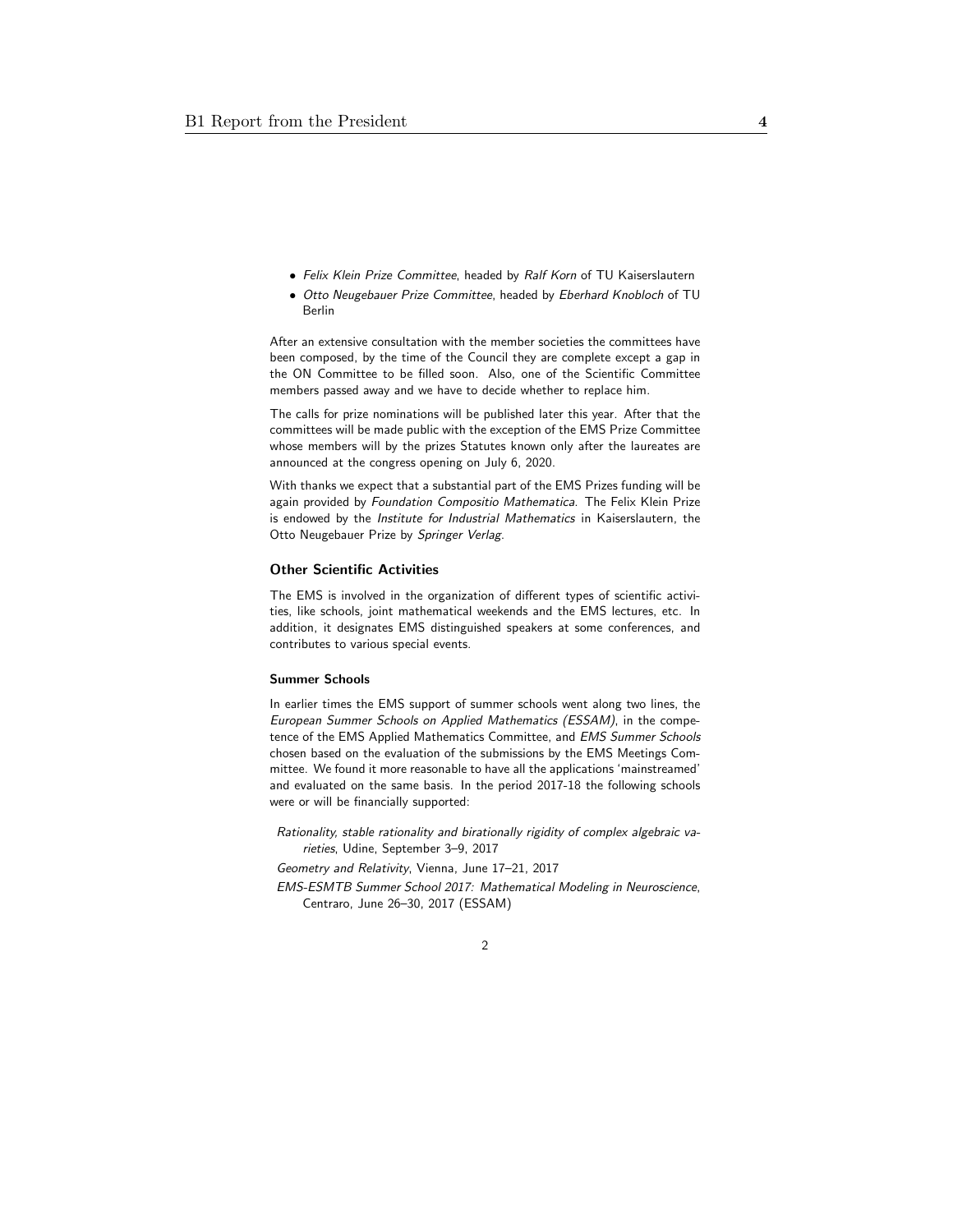- Interactions between Dynamical Systems and Partial Differential Equations, Barcelona, June 26–30, 2017
- Building Bridges: 4th EU/US Summer School on Automorphic Forms and Related Topics, Budapest, July 9–14, 2018
- New Results in Combinatorial & Discrete Geometry, Barcelona, May 7–11, 2018
- The Helsinki Summer School on Mathematical Ecology and Evolution, Turku, August 19–26, 2018 (ESSAM)
- Dynamical Systems and Partial Differential Equations, Barcelona, June 25–29, 2018
- 4rd Barcelona Summer School on Stochastic Analysis, July 9–13, 2018
- CRM Summer School on Advanced Techniques in Mathematical Modelling of Tumour Growth, Barcelona, April 3–6, 2018 (ESSAM)
- EMS-IAMP summer school in mathematical physics, Universality in probability theory and statistical mechanics, Naples, June 11–15, 2018
- GAeLXXV: Géométrie Algébrique en Liberté, Strasbourg, June 18–22, 2018

The level of support varied, a typical EMS contribution was 6 thousand  $\in$ . A support to school series is restricted, it is given at most once in three years. We plan to have also the EMS Summer School run fully by the Society.

### EMS Lectures

EMS Lecturer 2018: Gigliola Staffilani will give lectures at the EWM meeting, at Tor Vergata and KTH

### EMS Distinguished Speakers

- EMS Distinguished Speaker 2016: Mireille Bousquet-Mélou (CNRS & Université de Bordeaux), spoke at Foundations of Computational Mathematics (FoCM'17), Barcelona, July 10–19, 2017
- EMS Distinguished Speaker 2017: Kathryn Hess (EFPL) spoke at the Meeting of the Catalan, Spanish and Swedish Math Societies, Umea, June 12–15, 2017
- EMS Distinguished Speaker 2018: Benoît Perthame (Sorbonne) spoke at the Joint EMS-FMS-ESMTB Mathematical Weekend, Joensuu, January 4-5, 2018
- EMS Distinguished Speaker 2018: André Neves (Chicago) spoke at the Seventh Iberoamerican Congress on Geometry, Valladolid, January 22–26, 2018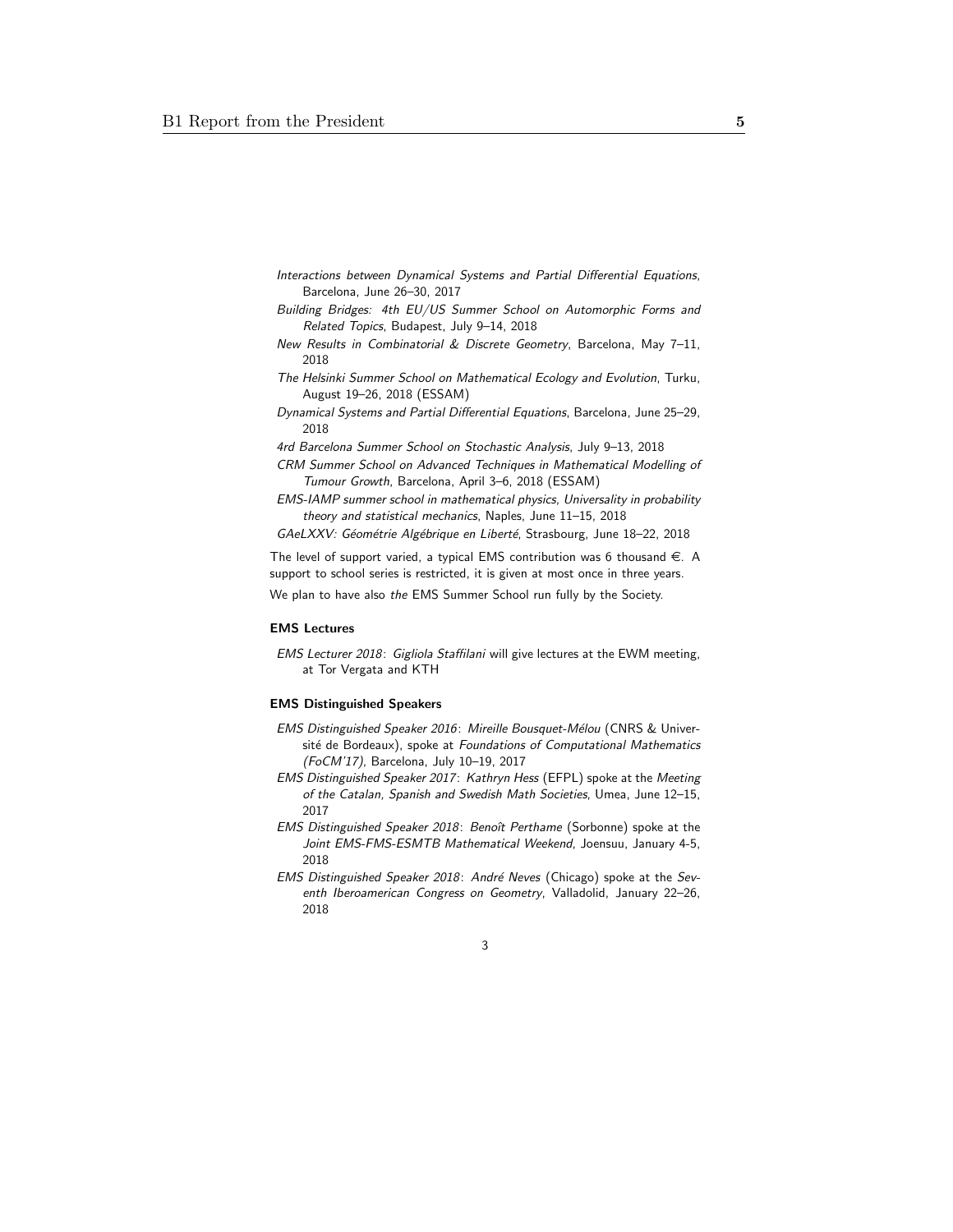### Joint Mathematical Weekend

The 9th Joint Mathematical Weekend was organized as a part of the opening of the Year of Mathematical Biology in Joensuu, January 4–5, 2018; http://www.uef.fi/web/matematiikanpaivat2018

#### Other supported conferences

- Caucasian Mathematics Conference (CMC II), Van Lake, August 22–24, 2017, http://euro-math-soc.eu/cmc/CMC-II/index.html
- Seventh Iberoamerican Congress on Geometry, Valladolid, January 22–26, 2018, http://iberoamericangeometry2018.uva.es/
- 12th International Vilnius Conference on Probability Theory and Mathematical Statistics, July 2–6, 2018, http://ims-vilnius2018.com/
- Emil Artin International Conference, Yerevan, May 27 June 2, 2018, http://math.sci.am/conference/artin120

In addition to above named activities, the EMS supported other ones in various non-financial ways.

### The EMS committees

The EC kept was meeting regularly, since the last Council it was in

- Tbilisi, November 4–6, 2016
- Bratislava, March 17–19, 2017
- Portorož, November 24-26, 2017
- Koli, January 6–7, 2018; an extraordinary brainstorming meeting
- Rome, March 23–25, 2018
- Prague, June 22, 2018

A substantial part of the EC work, however, was done through electronic communication and at ad hoc meetings.

Concerning the EMS topical committees, indispensable for the society functioning, the EC followed their work closed and made also a number of appointments and reappointments:

Applied Mathematics Committee: very active in EU-MATHS-IN, the Year of Mathematical Biology, European projects; since 2018 the committee substantially renewed, Stéphane Cordier replaced José Antonio Carrillo as its chair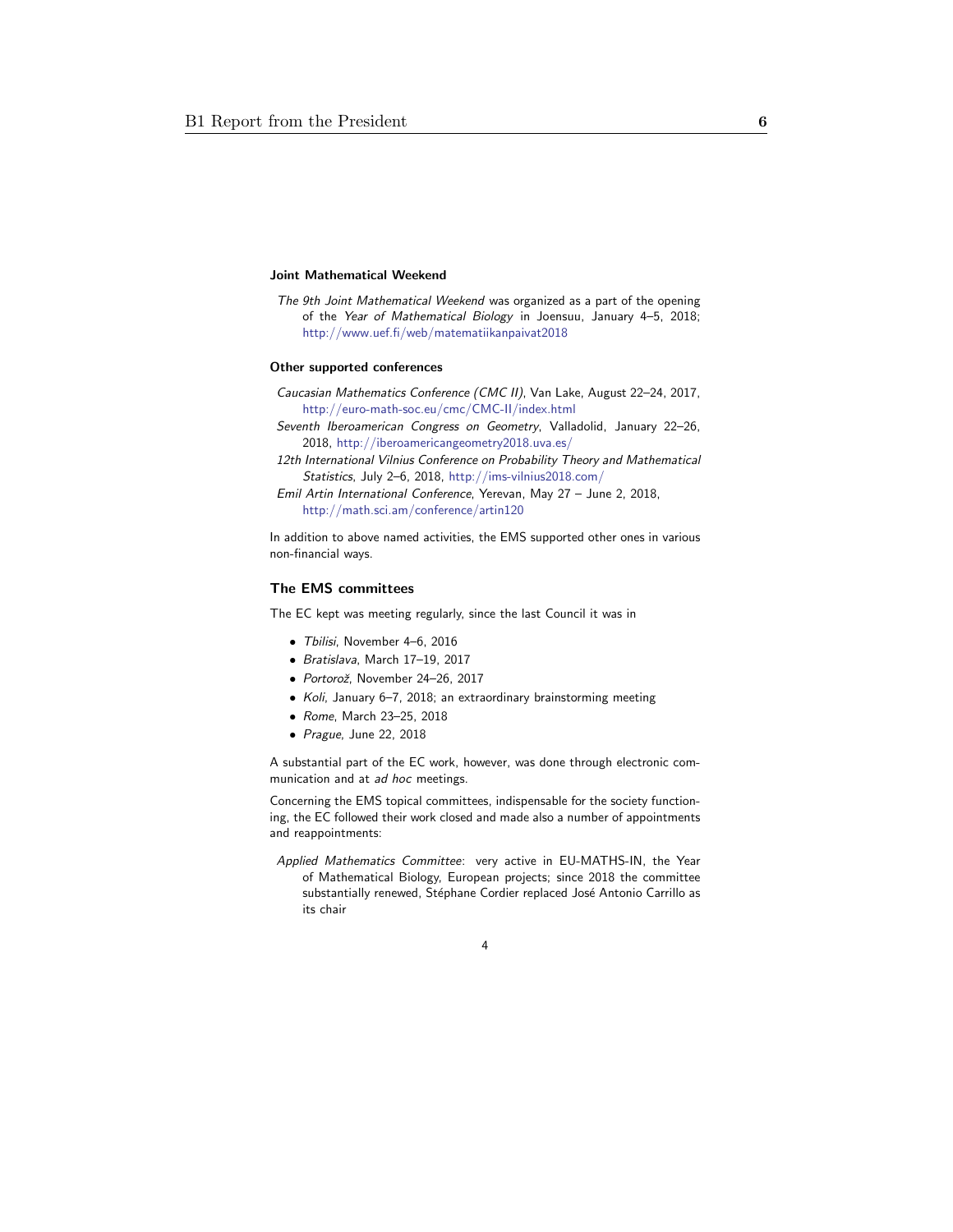- Committee for Developing Countries: over the last two years chaired by Giulia di Nunno, then Leif Abrahamsson. They did a lot of work in the first place concerning Simons Foundation grants for African mathematics
- Education: since 2017 substantially renewed, now chaired by Jürg Kramer; a scope broadened towards a more hands-on approach
- ERCOM: chaired by Ari Laptev, contains to be a backone of excellent mathematical research in Europe
- Ethics: from 2018 also substantially renewed, Jiří Rákosník replaced Adolfo Quiros as its chair, prepared Guidelines for dealing with conflict of interest
- European Solidarity Committee: also renewed in 2018, now chaired by Sandra di Rocco
- Meetings Committee: our instrument to evaluate application for support, now chaired by Ciro Ciliberto
- Publication and Electronic Dissemination Committee: was created in 2017 by merging the Electronic Publishing Committee and Publication Committee, chaired by Thierry Bouche, deals with all problems in this area including open access, also acts as the Scientific Users Committee for zbMATH
- Committee for Raising of Public Awareness: chaired Roberto Natalini, our instrument of 'mathematics propaganda'
- Women in Mathematics Committee: follows the gender aspects in mathematicians work and life, now chaired by Alessandra Celletti

The listed topical committees are crucial for the EMS functioning and the EC is sincerely grateful to their chairs and members for their dedicated work.

#### Publications

The EC is taking steps to a further development of the EMS Publishing House. The quality of new acquisitions is assessed by the Science Advisory Board headed by Jakob Yngvason.

Since the EMS-PH Managing Director, to whom the EMS is sincerely grateful for funding and running the Publishing House for a number of years, brought to the EC attention the fact that his retirement age was approaching, leaving not later than in a year, the EC works on the ways how the Publishing House, no doubt an asset of the Society, should be developed further, most probably moving it from Switzerland to an EU country.

The EMS is one of the partners responsible for running Zentralblatt für Mathematik, together with Springer and FIZ Karlsruhe. In particular, the EMS owns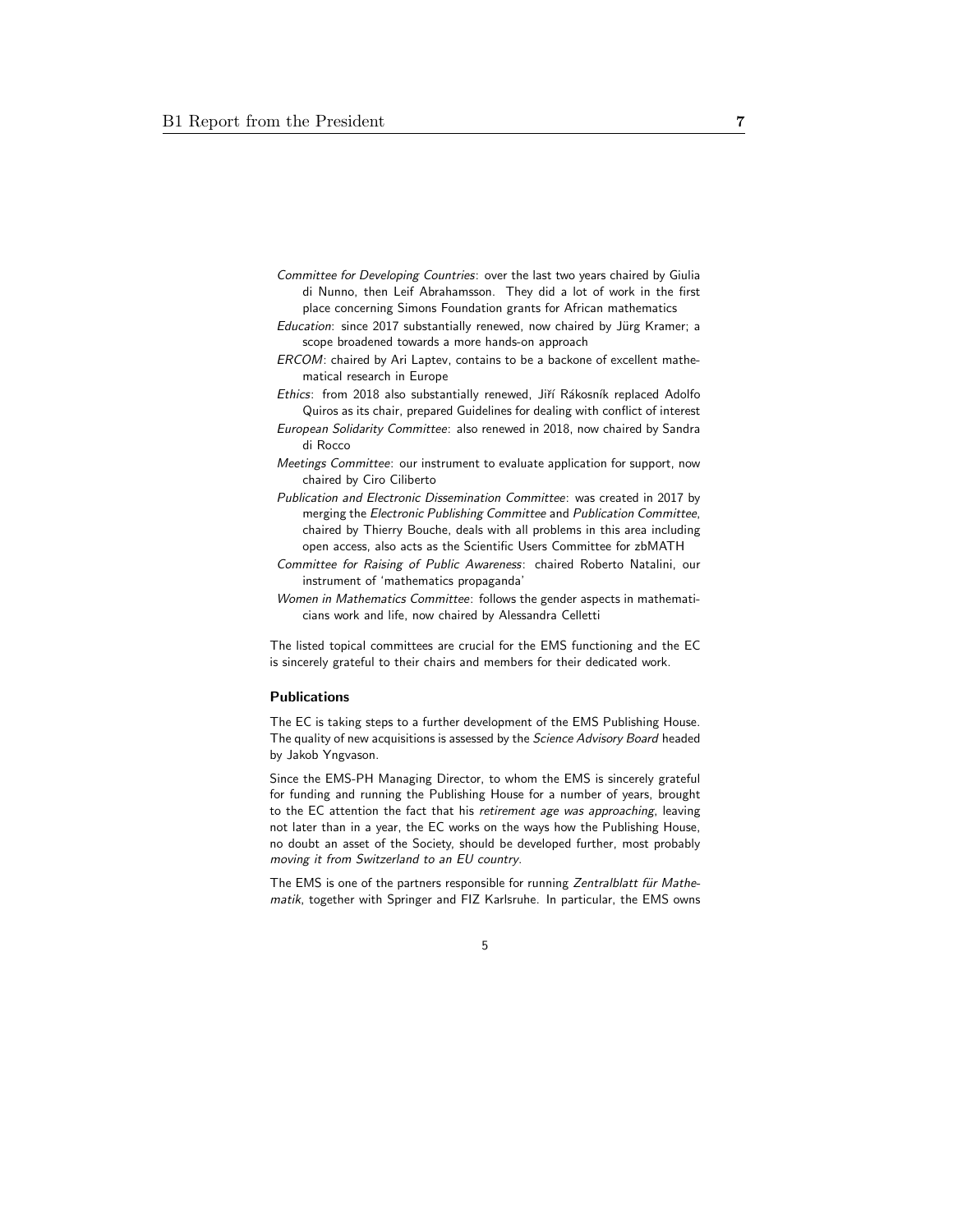the data of the zbMATH predecessor, the Jahrbuch über die Fortschritte der Mathematik. The EC appreciates the progress the zbMATH made recently in the competition with MathSciNet.

The EMS Newsletter is led by Valentin Zagrebnov as the Editor in Chief; the Editorial Board is periodically renewed. We appreciate the Newsletter quality regarding it a communication tool of primary importance.

#### Initiatives

The EMS supports various mathematical initiatives, in particular

- EuDML of which the EMS is one of the founding members, https://eudml.org/, aiming at the maintenance and further development of the European Digital Mathematics Library
- EU-MATHS-IN, http://www.eu-maths-in.eu/, aiming at the needs of mathematics used in industry

#### Emerging Regional Centres of Excellence

In order help the development of mathematics in economically weaker countries through education of students in the developed world to the Masters level, the EMS awards a five-year ERCE label to such centres, see http://euro-mathsoc.eu/EMS-CDC/erce.php. The label is selective, though, in the last round none of the application was accepted.

### Meetings of Presidents of EMS Member Societies

These meetings are held annually since 2008 and provide a useful platform to discuss worries and ideas of the EMS Member Societies. In the period in question there were two of them:

Lisbon, April 1-2, 2017 hosted by the Portuguese Mathematical Society Maynooth, April 14–15, 2018, hosted by the Irish Mathematical Society

#### Relations with Mathematically Oriented Societies

The EMS maintains contacts with other mathematical societies and professional societies in related fields. In the intercouncil period the following were active:

6

International Mathematical Union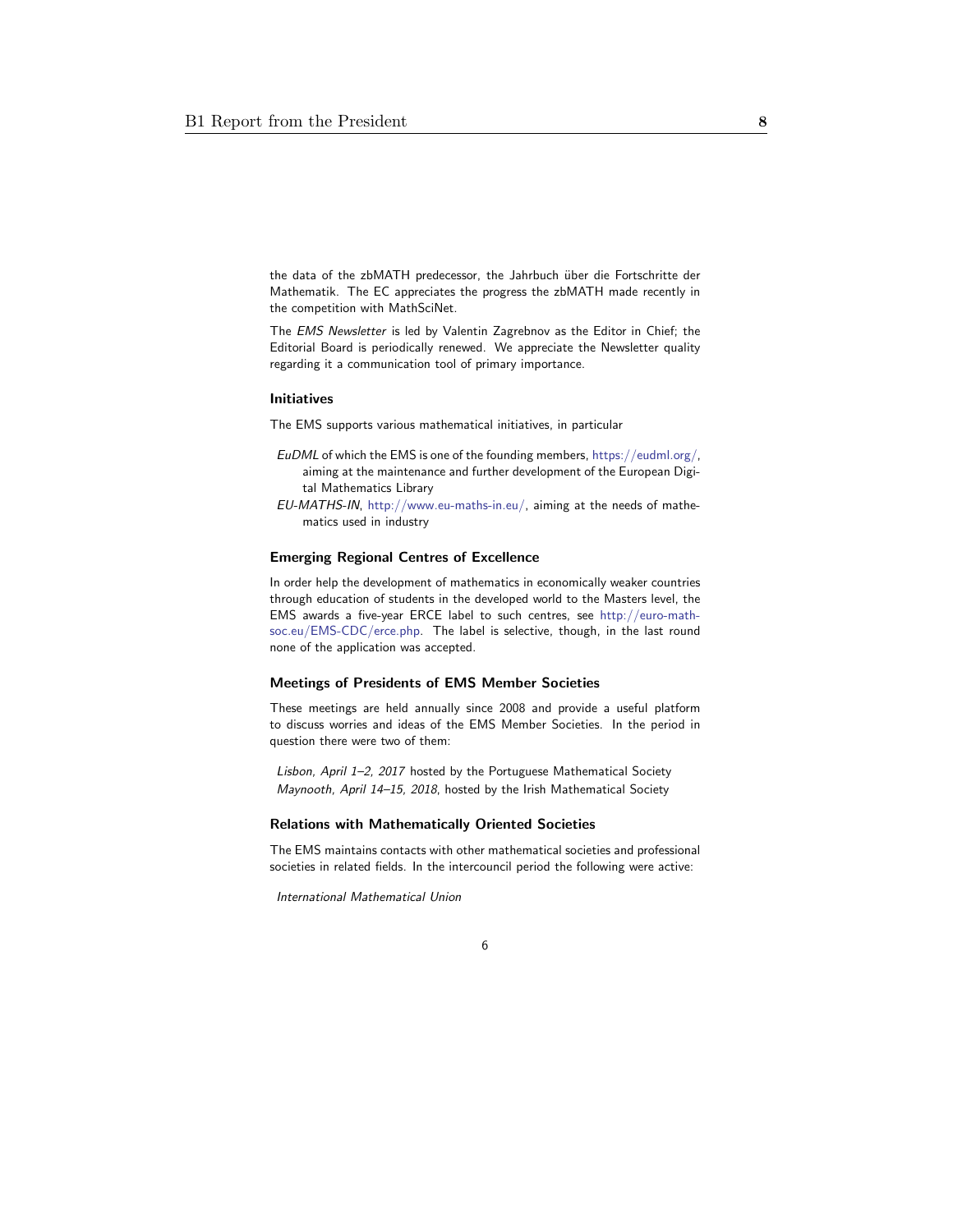• We advocated with the IMU that after 16 years it is desirable to return the ICM to Europe. We are glad seeing you now two Europan bids but as an all-European society, we remain neutral towards the choice which will be made in São Paulo

# International Council for Industrial and Applied Mathematics

• The EMS is a member of ICIAM and actively participates in its activities, in particular, preparation of the next congress in Valencia or the choice of Tokyo as the ICIAM 2023 site

#### American Mathematical Society

• we have reciprocity agreement, the same with the Australian and Canadian Societies; we communicate regularly about topics of mutual interest

#### Mathematical Society of Japan

• in 2016 we signed agreements about cooperation and reciprocity membership

#### Australian Mathematical Society

• in 2017 we we added a cooperation agreement

### Chinese Mathematical Society

- in 2017 we signed a cooperation agreement. We are looking for ways how to make use of those newly declared intentions; one idea on the table are Euro-Pacific mathematical conferences
- UMALCA Unión Matemática de América Latina y el Caribe
	- we have a cooperation agreement, in 2016 we supported a European speaker at the 5th Latin American Mathematical Congress

### Bernoulli Society for Mathematical Statistics and Probability

- The BS-EMS Joint Lecture 2017 was delivered by Alexander Holevo at the European Meeting of Statisticians in Helsinki, July 24–28
- The BS-EMS Joint Lecture 2018 was delivered by Samuel Kou at the 11th European Conference on Mathematical and Theoretical Biology, Lisbon, July 23–27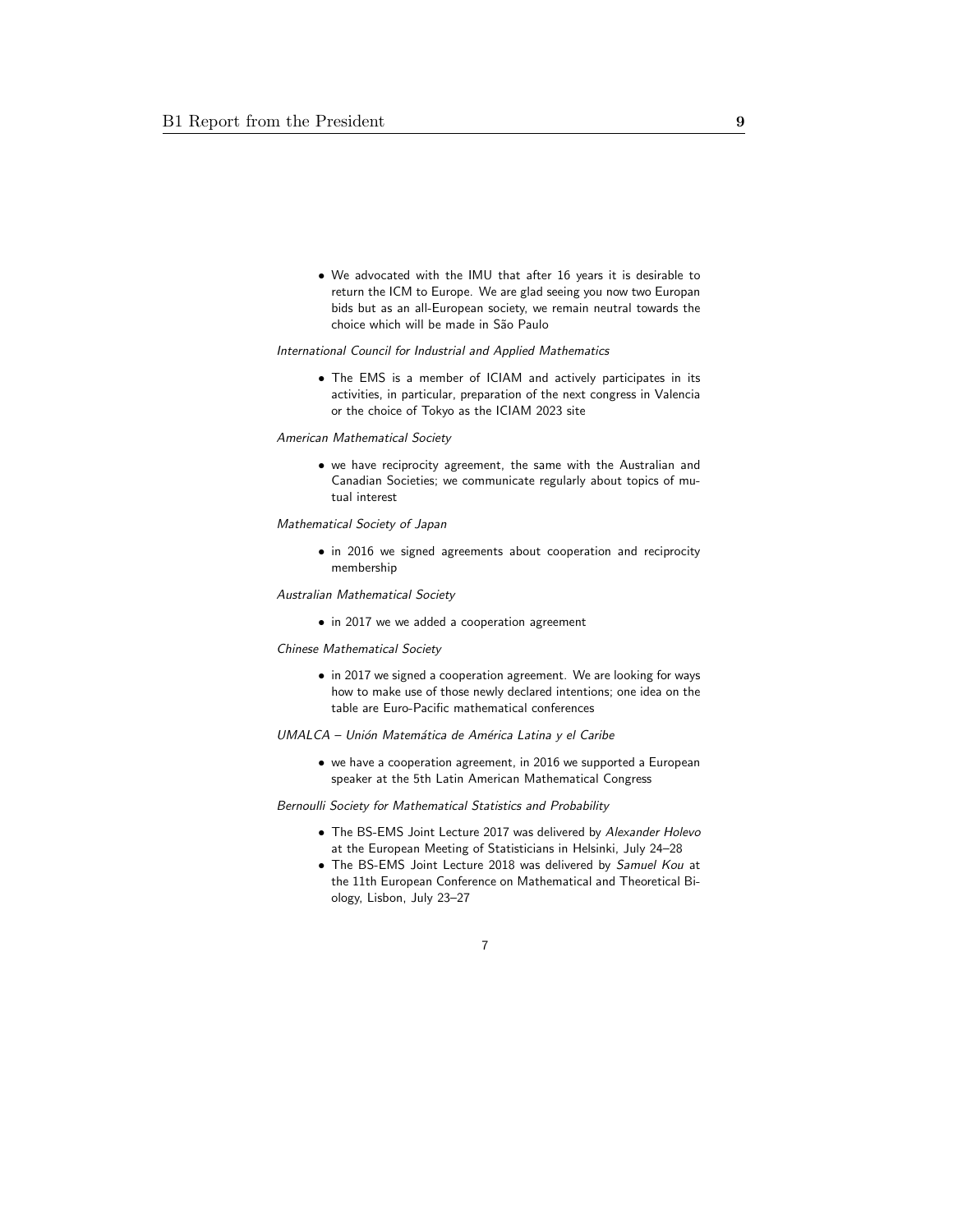• The BS-EMS Joint Lecture 2019 will be given by Aad van der Vaart at the 32st European Meeting of Statisticians in Palermo, July 22– 26, 2019

International Association of Mathematical Physics

- EMS-IAMP summer school "Universality, Scaling Limits and Effective Theories", Rome, July 11–15, 2016 http://www.smp2016.cond-math.it/
- EMS-IAMP summer school "Universality in probability theory and statistical mechanics", Naples, June 11–15, 2018 http://www.mat.uniroma3.it/users/giuliani/public\_html/Ischia\_Summer\_School/pagine\_sito/index.html

European Society of Mathematical and Theoretical Biology

• we collaborate in a number of activities within the the Year of Mathematical Biology

### Relations with Political Bodies and Other Organizations

- Simons Foundation, https://www.simonsfoundation.org/about-us/, is providing to the EMS a support of 50 thousand \$ yearly over the period of five years to improve the mathematicians situation in Africa. The EMS Committee for Developing Countries is administering this money.
- Initiative for Science in Europe, http://www.initiative-science-europe.org/ is a scientist lobbying organization of which the EMS was a member. As its efficiency evaporated, we left it and we are working out other ways of lobbying for mathematics
- Other lobbying: while the EMS is not a political organization, occasionally we have to speak out if our fellow academicians suffer a serious harassment. In the last two-year period that was in the first place in defence of our Turkish colleagues and against the visa policy of the Trump administration.

#### Nominations

On behalf of the EMS, the EC has nominated

a member of the Abel Prize Committee 2017/2018 a member of the Fermat Prize Committee 2017 two members of the Banach Center Scientific Council three members of the TICMI Scientific Council 2017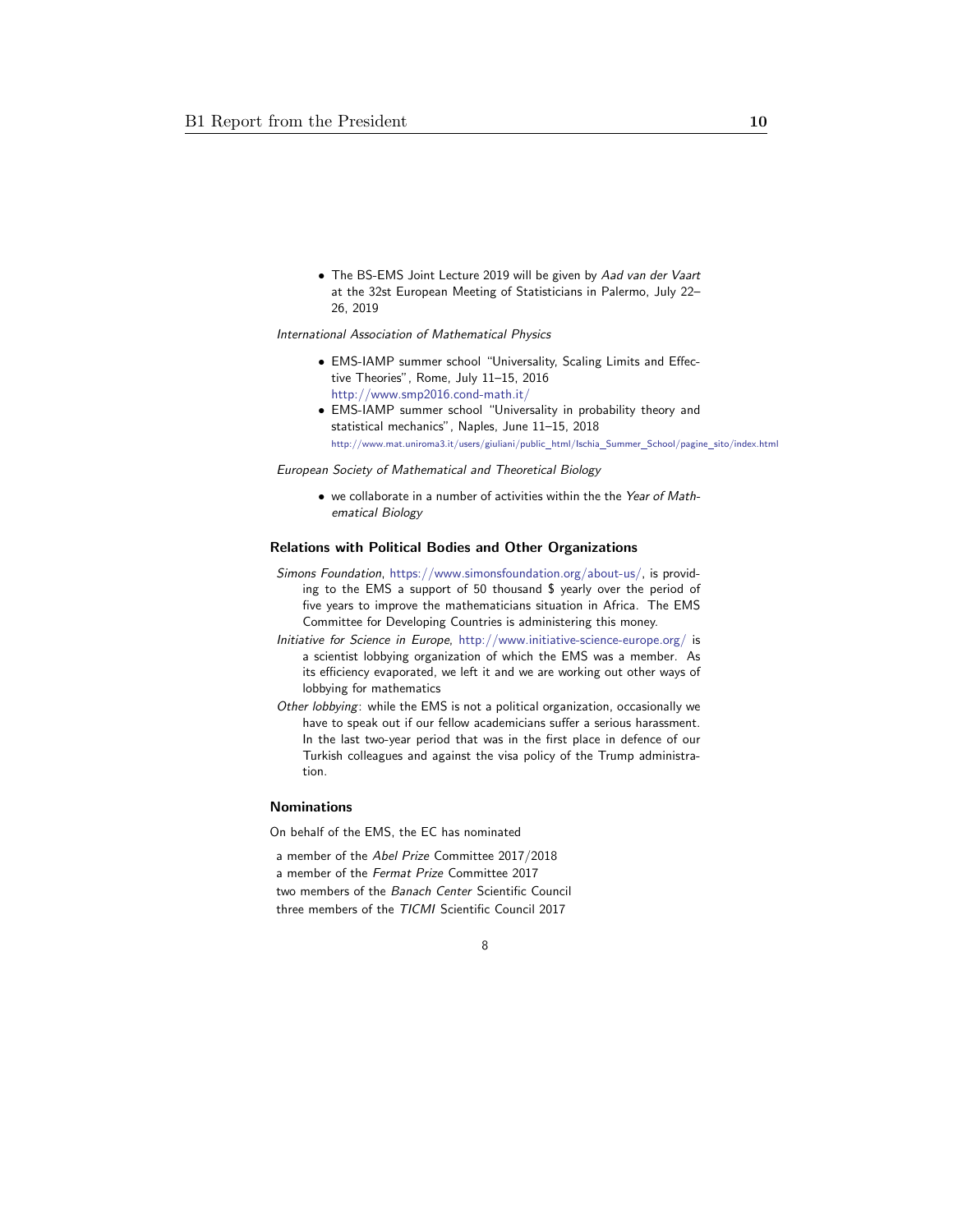speakers for the BS-EMS Joint lecture 2017, 2019 a speaker for the Second Caucasian Mathematical Conference chair and members Gordin Prize selection committee two members of the Heinz Hopf Prize committee

### A selection of occasions of representing the EMS

Heidelberg Laureate Forum, September 2016 60th anniv. of the Australian Mathematical Society, Canberra, December 2016 10th anniversary of the ERC, Brussels, March 2017 Abel Ceremonies, Oslo, May 2017 and 2018 Pan-African Mathematical Congress, Rabat, July 2017 120th anniversary of Bulgarian Mathematical Union, Sofia, February 2018

A more detailed information about these matters can be found in the minutes of the EC meetings and other EMS documents.

Prague, July 23, 2018

Pavel Exner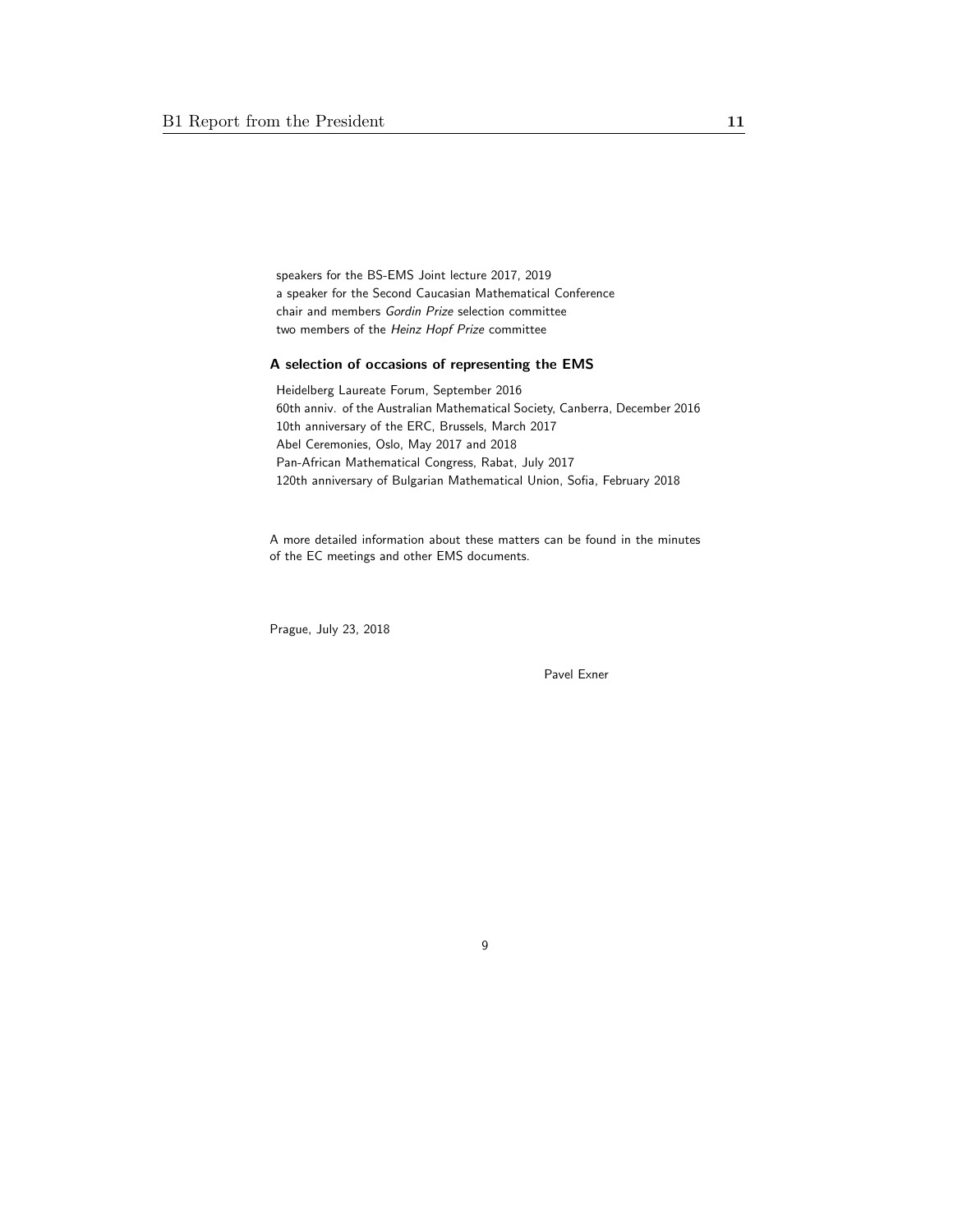<span id="page-11-0"></span>Slovensko društvo za diskretno in uporabno matematiko Associazione slovena per la matematica discreta e applicata Slovenian Discrete and Applied Mathematics Society Kettejeva 1, SI –  $6000$  Koper, Slovenia  $http://sdams.si/en$  $\operatorname{info}@{\rm sdams.si}$ 



Koper, June 6, 2018

To: Professor Pavel Exner President of the European Mathematical Society

### Application for membership of the EMS

Dear Professor Exner

This is an application on behalf of the Slovenian Discrete and Applied Mathematics Society for membership of the European Mathematical Society. Please find enclosed some information about mathematics in Slovenia and about our Society. We sincerely hope that our application will be approved.

Sincerely yours, Applied Tomaz President of the Slopenian Disemete and Applied Mathematics Society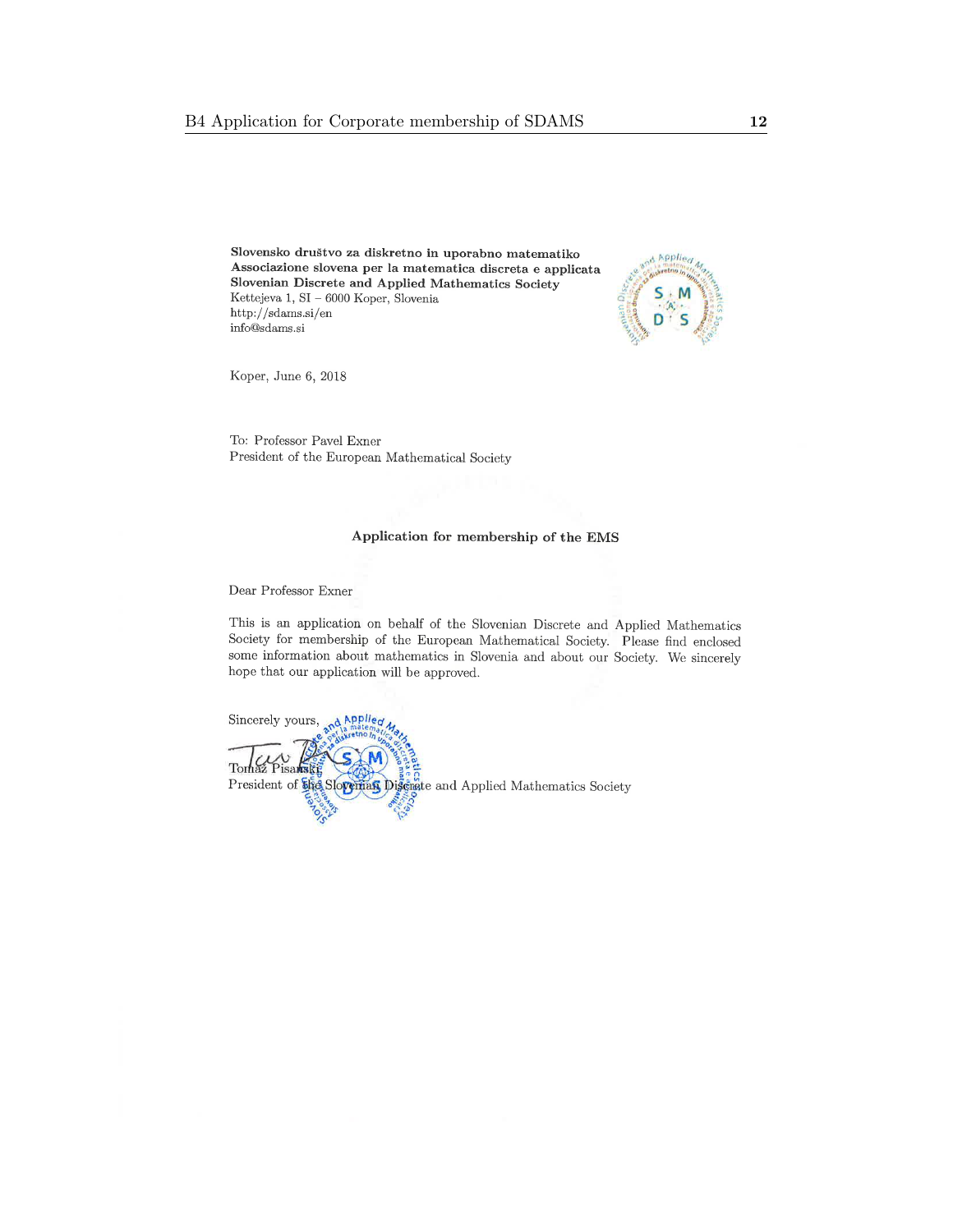<span id="page-12-0"></span>

# Slovenian Discrete and Applied Mathematics Society

### Background

Slovenia is a European nation with population of 2 million, and a strong mathematical tradition.

Already in the 12th century the renowned Herman de Carinthia (c. 1110–1160), also known as Herman Dalamata, and born somewhere between Austria and Croatia, translated Euclid's Elements and other classical texts. Also Andreas Perlach (1490–1551) from the vicinity of Maribor taught mathematics and other subjects at the University of Vienna, and was its Rector (Chancellor) in 1550/1551.



But it was Jurij Vega (1754–1802) from Zagorica, a tiny village only a few kilometers from Ljubljana, who first put mathematics into the collective minds of Slovenians. His renowned logarithm tables, his calculations of 140 digits of  $\pi$  on one hand, his achievements in ballistics and military successes in Austrian wars against the Turks and the French revolution made him well-known throughout Europe. He became a member of several learned societies (in Berlin and other places), and his work on  $\pi$  was published with the St Petersburg Academy. The fact that Vega got all his formal education in Ljubljana testifies to the quality of teaching of mathematics in Slovenia, which was part of Austrian empire at the time. Vega's books were translated into several languages, and the last edition of his logarithm tables were published in the 1950s in New York.

Following Vega, Franc Močnik (1814–1892) from Cerkno near Idrija was even more prolific. His textbooks of elementary mathematics helped to shape the mathematical minds of subjects of the Austrian Empire and several other European nations in the 19th century, with over 1200 editions translated in 12 languages. His only known research paper was written under the influence of Cauchy. The first Slovenian mathematician who worked in a modern style, publishing a lot of his work in mathematical journals, was Franc Hočevar (1835–1919), from Metlika, but teaching at the Graz University of Technology.

A major change came after WWI, when the Austrian Empire collapsed and Yugoslavia was established. Josip Plemelj (1873–1967), originally from Bled, returned to Slovenia and accepted the position of the first Rector of the newly established University of Ljubljana. From then on, Slovenian mathematicians were able to be educated in Slovenia and do mathematics in Slovenia. Political changes following WWII and the absolute rule of communists in federal Yugoslavia shaped science and mathematics in a common mould in each of its republics, including Slovenia.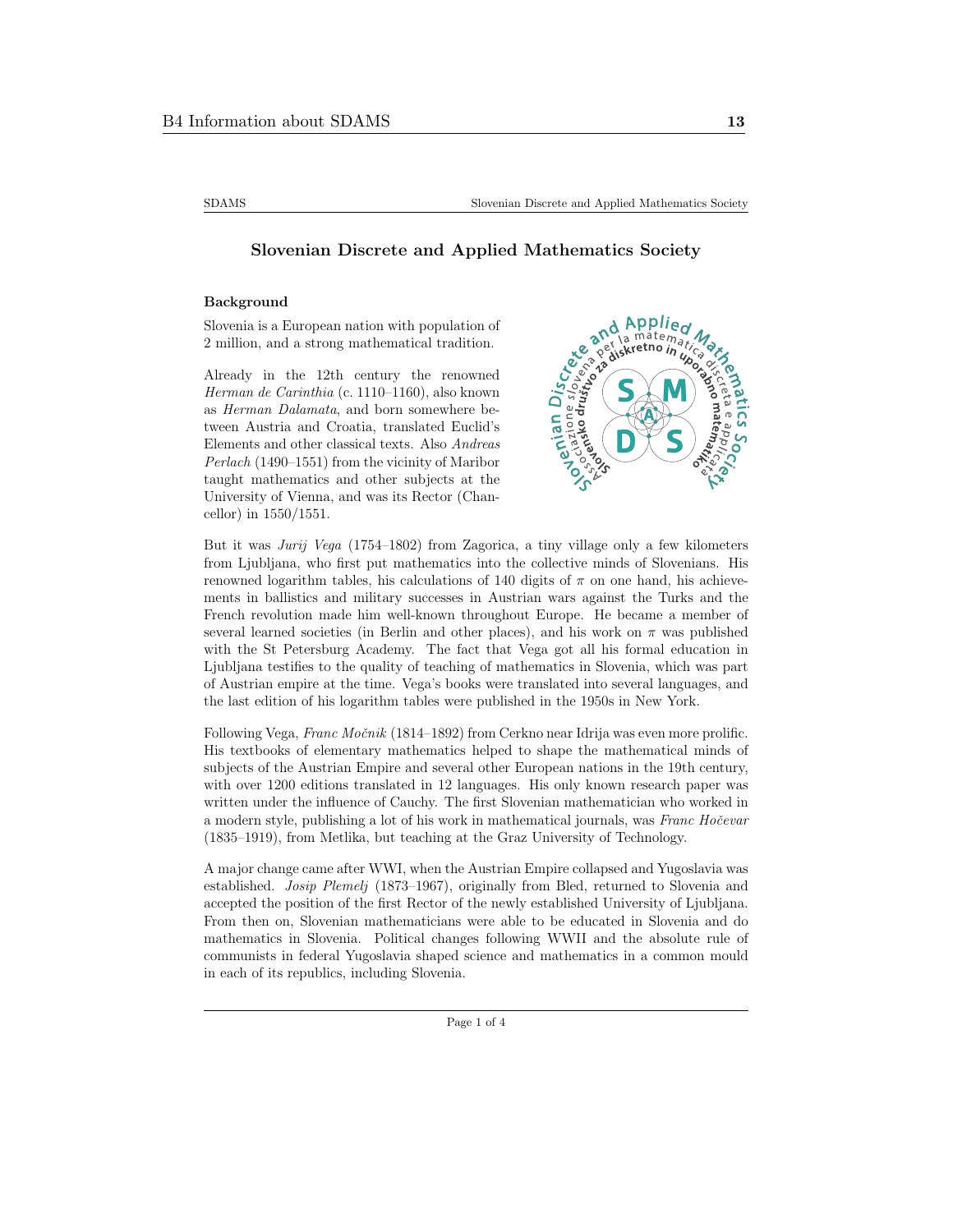The Society of Mathematicians, Physicists and Astronomers of Slovenia (DMFA) was founded in 1949, and was immediately included in the federal Union of such societies. In mathematics, the DMFA assumed several important roles that helped further develop mathematics in Slovenia. It began publishing the journal Obzornik za matematiko in fiziko (OMF). It also began publishing mathematical books in the Slovenian language, which made interesting new mathematics accessible to high-school students and undergraduates. Moreover, it initiated mathematical competitions for high-school students. The winners at the Slovenian level competed at the Yugoslav level, and many members of the Yugoslavia team at the IMOs came from Slovenia. The DMFA also promoted mathematics and physics to wider audience, in particular to high-school students through a series of lectures of general nature by university professors and some university students. Although the DMFA is still engaged in diverse activities, nowadays mathematical competitions play a dominant role at the DMFA. Slovenia organised a highly successful IMO in 2006.

The third quarter of the 20th century witnessed further development of mathematics in Slovenia, largely thanks to Ivan Vidav (1918–2015). Under his leadership, a graduate school of mathematics was created at the University of Ljubljana. In the 1970s, the Institute of Mathematics, Physics and Mechanics (IMFM) became the heart of mathematical research in Slovenia, and a second university (the University of Maribor) was founded. The DMFA began publishing Presek, a journal aimed at promoting mathematics, physics and later also computer science, to high-school students. At the University of Ljubljana, Mathematics and Physics moved to a common new building near the Institute Jožef Stefan, and a brand new IBM-1130 computer was installed. This occupied an entire floor, offered less than 100k of memory, and the room needed constant air-conditioning whenever the computer was running; but soon after, computer programming became an important part of the curriculum of every undergraduate student of mathematics.

#### More contemporary developments

The system in which mainstream mathematics was organised in Slovenia, however, knew little outside its 'core'. All prominent Slovenian mathematicians encouraged fertile cooperation between mathematics and physics, but there was relatively little support for the belief that serious applications of mathematics to other ('softer') sciences are possible and valuable. For example, Lah numbers were discovered in 1954, but it took over half a century to realise that they were first studied in a paper by Slovenian mathematician and actuary Ivo Lah (1896–1979).

The boom of discrete mathematics research began in the 1980s, and the advent of the internet and information technology had a profound influence in the way we organise and publish mathematics. In Slovenia, almost half of the over 200 research mathematicians now publish in the fields of discrete and applied mathematics.

After Slovenia became independent in 1991, its system of higher education underwent further changes. The University of Primorska was founded as the third Slovenian public university, on the Adriatic Coast. This new university embraced discrete mathematics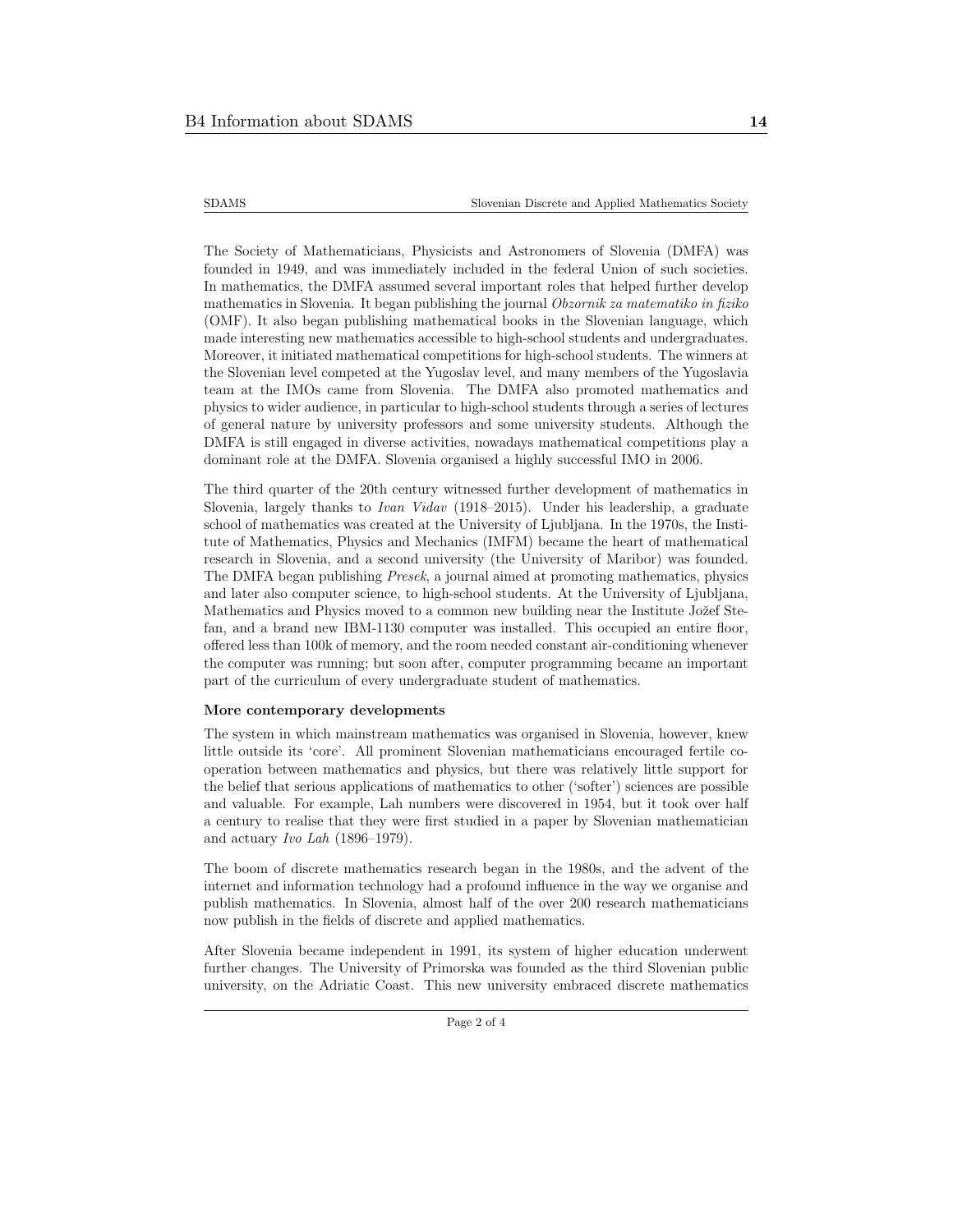SDAMS Slovenian Discrete and Applied Mathematics Society

from its start. It has enabled Slovenian mathematicians to establish two high-quality research-oriented peer-reviewed mathematical journals, one in purely electronic form, and both at no cost for authors and readers.

Slovenian mathematics now has strong international connections, including significant exchange of students and scholars. Without doubt, the highest achievement of Slovenian mathematics is the recent successful bid for the 8th European Congress of Mathematics, to be hosted by the University of Primorska in 2020 in Portorož.

Changing established culture and structures for the better can be very hard and timeconsuming. Two years ago, the time was ripe to establish a new mathematical society that would focus on applied mathematics, as is common in many other nations in Europe and worldwide. In the case of Slovenia, it was natural to combine applied mathematics with discrete mathematics.

### A new scientific society

The Slovenian Discrete and Applied Mathematics Society (SDAMS) was founded in Koper (Slovenia), on 14 December 2016. The aim of this society is to promote the mathematical sciences, with special emphasis given to discrete and applied mathematics. The Society is research-oriented, and publishes scientific literature and organises scientific meetings.

In particular, the SDAMS is involved in publishing two international mathematical journals:

- Ars Mathematica Contemporanea (https://amc-journal.eu/), and
- The Art of Discrete and Applied Mathematics (https://adam-journal.eu/).

The SDAMS is also involved in organising valuable scientific meetings, including the following so far:

- 7th PhD Summer School in Discrete Mathematics, 23–29 July 2017, Rogla, Slovenia (https://conferences.famnit.upr.si/event/2/)
- Workshop on Discrete and Computational Biomathematics and Mathematical Chemistry 2017, 15–17 November 2017, Koper, Slovenia (https://conferences.famnit.upr.si/event/5/)
- Non-commutative structures 2018: A workshop in honour of Jonathan Leech, 23–27 May 2018, Portorož, Slovenia (https://conferences.famnit.upr.si/event/6/)
- Graphs, groups, and more: celebrating Brian Alspach's 80th and Dragan Marušič's 65th birthdays, 28 May – 1 June 2018, Koper, Slovenia (https://conferences.famnit.upr.si/event/4/)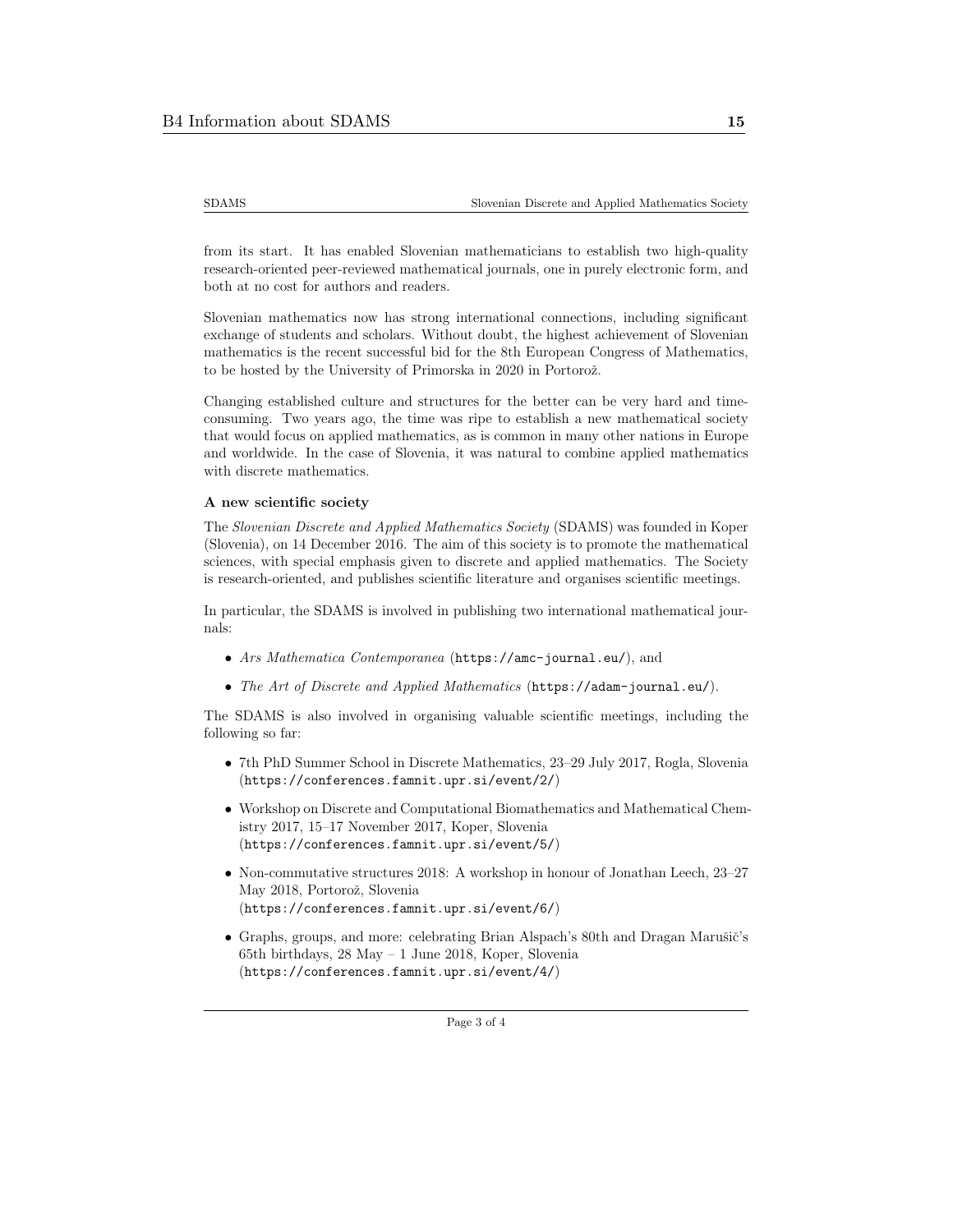| <b>SDAMS</b> | Slovenian Discrete and Applied Mathematics Society |
|--------------|----------------------------------------------------|
|--------------|----------------------------------------------------|

- 8th PhD Summer School in Discrete Mathematics, 1–7 July 2018, Rogla, Slovenia (https://conferences.famnit.upr.si/event/7/)
- Discrete Biomathematics Afternoon at the Adriatic Coast, 13–14 February, 2019, Koper, Slovenia (https://conferences.famnit.upr.si/event/9/).

The SDAMS has members, fellows and honorary members. A 'Member' may be any individual actively engaged in mathematical research, as evidenced in practice by authorship of a paper covered by MathSciNet or  $zbMATH$  (formerly Zentralblatt MATH), or by enrolment in a research degree (supported by a recommendation letter from the student's supervisor). A 'Fellow' is a member who has strong international visibility and has made a positive impact on mathematics in Slovenia. Typically, a fellow would be expected to have at least 500 citations in the MathSciNet database, or be noted for some other achievements (such as an international award, or a keynote address in a large conference, or supervision of a PhD student in or from Slovenia). An 'Honorary Member' is an individual who has made outstanding contributions to the development of discrete or applied mathematics in Slovenia.

The SDAMS has a Council to oversee its operations. It has a Nomination Committee, for nominating candidates for fellowship, and for considering candidates for honorary membership. Under the current rules, the Council of the Society will elect new Fellows and a limited number of Honorary Members at its annual meeting each year.

The SDAMS seeks contacts with other similar domestic and international societies, worldwide.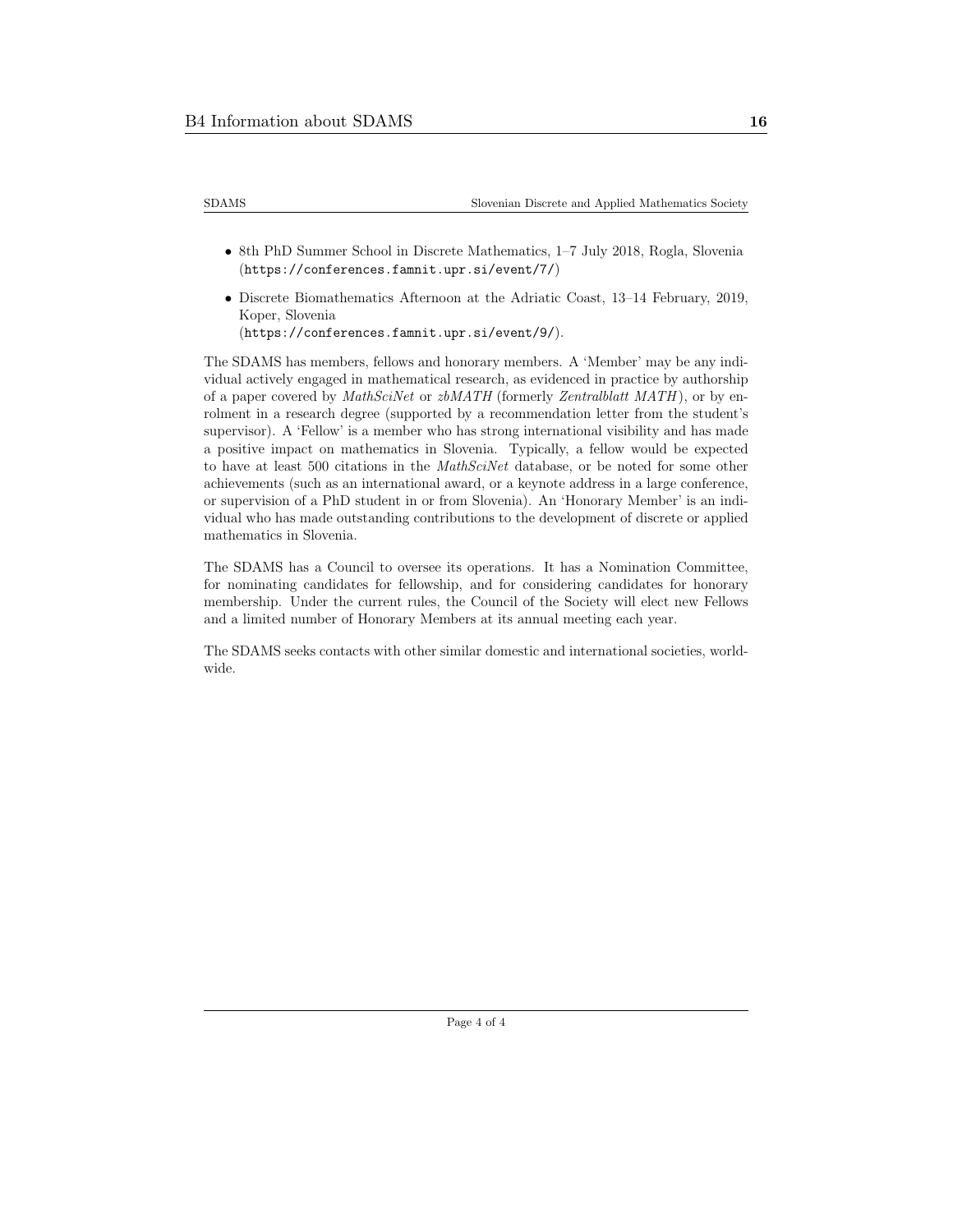# <span id="page-16-0"></span>**ERCOM - EUROPEAN RESEARCH CENTRES ON MATHEMATICS**

A committee of the European Mathematical Society

### **Report for the period from March 2017 to April 2018**

ERCOM is an EMS committee consisting of scientific directors of European Research Centres in the mathematical sciences, or their chosen representatives. Only European centres which are predominantly research oriented, with a large international visiting programme covering a broad area of mathematical sciences, are eligible for representation in ERCOM. ERCOM aims to contribute to the unity of mathematics, from fundamentals to applications. The purposes of ERCOM are:

- to constitute a forum for communication and exchange of information between the centres themselves and EMS
- to foster collaboration and coordination between the centres and EMS
- to foster advanced research training at the European level
- to advise the Executive Committee of the EMS on matters relating to activities of the centres
- to contribute to the visibility of the EMS
- to cultivate contacts with similar research centres within and outside Europe

### **Meeting 2018**

In the report period ERCOM held its annual meeting at MPIM in Bonn (April 27-28). The meeting was attended by the President of the EMS, 26 directors or their representatives and their administrators.

An important aspect of the annual meetings is the mutual contact between the directors and the administrators of the ERCOM centres and the exchange of information between them. Recurring items on the agenda of these meetings are the following:

- News from the ERCOM institutes
- Report on EMS Business by Pavel Exner.
- Administrators meeting: Chair Sofie Holm
- "German Academies, Mathematics, DEAL, and the Excellence Initiative" Prof. Dr. Martin Grötschel, President, Berlin-Brandenburg Academy of Sciences and Humanities.
- "The challenges of Multi-Scale Multi-Physics modelling the case for a European Open Source Ecosystem" - Cor van Kruijsdijk, Sr. Principal Physicist at Shell Innovation R&D
- Mathematical Talk: "Knotted 2-spheres in 4-space" by Prof. Peter Teichner.

# **New ERCOM members:**

# **CIMPA**

ERCOM received an application from CIMPA to become its member. After some discussion it has been suggested that CIMPA gets a status as a ERCOM Partner with a